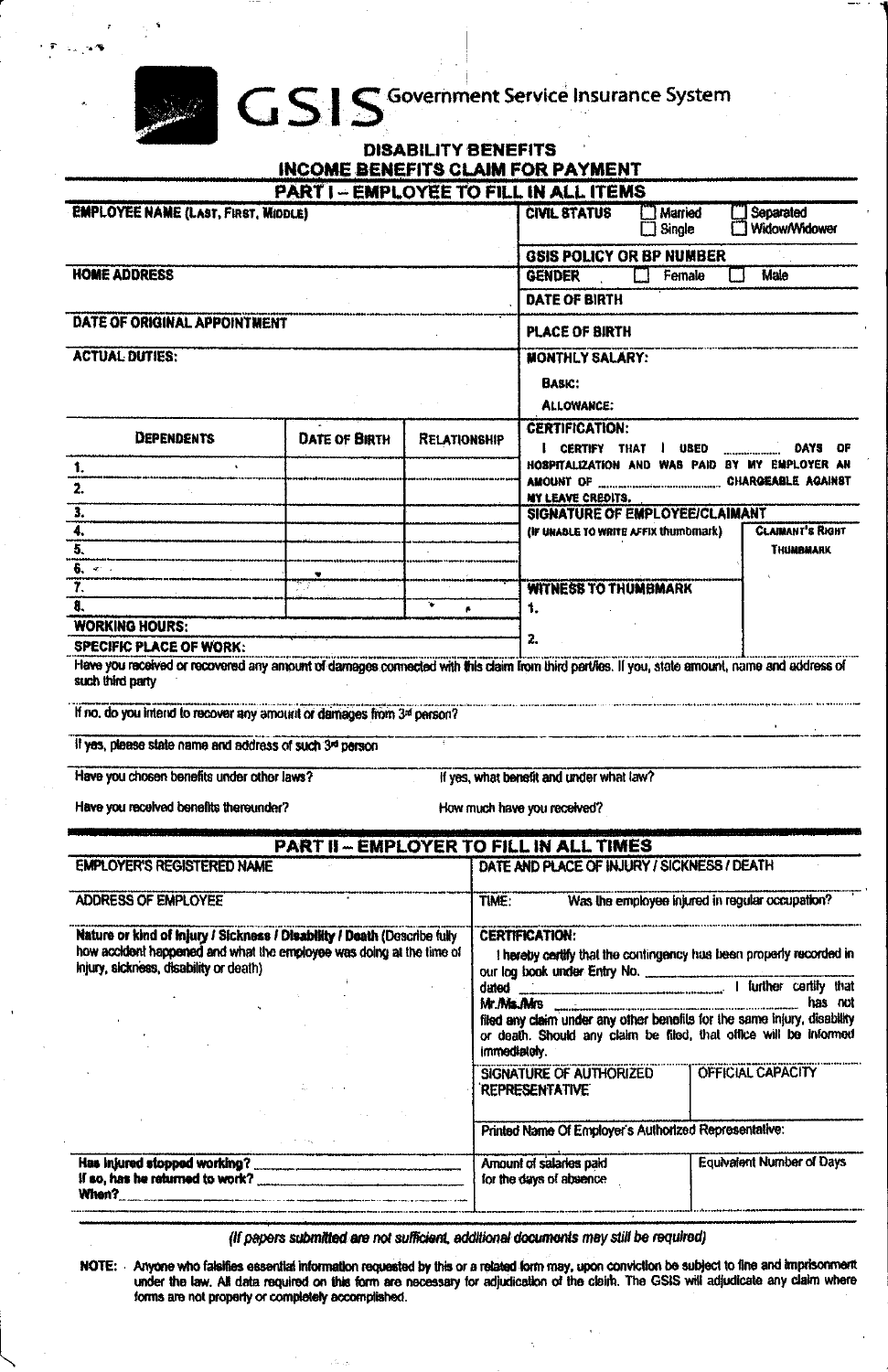## HOSPITALIZATION CLAIM FOR PAYMENT **EMPLOYEE'S COMPENSATION**

|                                                                                                                     |                |                                         |                                                                    | PART I - HOSPITAL TO FILL IN ALL ITEMS                                                                                             |     | PMC No.                   |             |
|---------------------------------------------------------------------------------------------------------------------|----------------|-----------------------------------------|--------------------------------------------------------------------|------------------------------------------------------------------------------------------------------------------------------------|-----|---------------------------|-------------|
| Hospital                                                                                                            | <b>Address</b> |                                         |                                                                    |                                                                                                                                    |     |                           |             |
| Patient/Employee                                                                                                    |                | Date Admitted                           | $\bullet$                                                          | Data Discharged                                                                                                                    |     | Date of Death             |             |
| <b>Diagnosis</b>                                                                                                    |                |                                         | Hospital Charges(Ward Services)<br>A. Room Board & Special Charges |                                                                                                                                    |     | BC                        | Actual      |
| <b>Final Diagnosis</b>                                                                                              |                | 8.                                      | Surgical                                                           |                                                                                                                                    |     | ٠                         |             |
| GSIS No.<br>Gendor<br>Femaia<br>Male                                                                                | Age            | Medicines<br>$\mathbb{C}$ .             |                                                                    |                                                                                                                                    |     |                           |             |
| <b>Address of Employee</b>                                                                                          |                | <b>CERTIFICATION</b>                    |                                                                    | I hereby certify that the services claimed are duly recorded in the patient's                                                      |     |                           |             |
| Employer                                                                                                            |                |                                         |                                                                    | chart and the information given in this form, including the attached copy of the<br>patient statement of actual charges is correct |     |                           |             |
| <b>Address of Employer</b>                                                                                          |                |                                         | Printed Name of Hospital                                           |                                                                                                                                    |     | Authorized Representative |             |
| For GSIS Use (Signature Verified by)                                                                                |                |                                         |                                                                    |                                                                                                                                    |     |                           |             |
| Remarks                                                                                                             |                | <b>Official Capacity</b><br>Date Signed |                                                                    |                                                                                                                                    |     |                           |             |
|                                                                                                                     |                |                                         | Signature of Authorized Reprosentative                             |                                                                                                                                    |     |                           |             |
|                                                                                                                     |                |                                         | PART II'- DOCTOR TO FILL IN ALL ITEMS                              |                                                                                                                                    |     |                           | Do not Fill |
| Brief Clinical History of the Case (For clarification, use reverse side hereof)                                     |                |                                         |                                                                    |                                                                                                                                    |     |                           |             |
| For services rendered always state the nature of service, surgical<br>operation performed, if any, and date of each |                |                                         |                                                                    | <b>CHARGES</b><br>EC                                                                                                               |     | Actual                    | Code No     |
| A. Name of Attending Physician/Surgeon                                                                              |                |                                         | Address:                                                           |                                                                                                                                    |     |                           |             |
| Signature                                                                                                           | Date Signed    |                                         | $\rho_{\text{hp}}$                                                 | Php                                                                                                                                |     |                           |             |
| TIN<br>PMA No.                                                                                                      |                |                                         |                                                                    |                                                                                                                                    |     |                           |             |
| <b>Services Rendered</b>                                                                                            |                |                                         |                                                                    |                                                                                                                                    |     |                           |             |
| <b>B.</b> Name of Attending Physician/Surgeon                                                                       |                |                                         | Address                                                            |                                                                                                                                    |     |                           |             |
| Signature                                                                                                           | Date Signed    |                                         | Php                                                                |                                                                                                                                    | Php |                           |             |
| <b>TIN</b><br>PMA No.<br>Services Rendered                                                                          |                |                                         |                                                                    |                                                                                                                                    |     |                           |             |
| C. Name of Attending Physician/Surgeon                                                                              |                |                                         | <b>Address</b>                                                     |                                                                                                                                    |     |                           |             |
| Signature                                                                                                           | Date Signed    |                                         | Php                                                                |                                                                                                                                    | ዞከሶ |                           |             |
| <b>TIN</b><br>PMA No.                                                                                               |                |                                         |                                                                    |                                                                                                                                    |     |                           |             |
| Services Rendered                                                                                                   |                |                                         |                                                                    |                                                                                                                                    |     |                           |             |
|                                                                                                                     |                |                                         |                                                                    | <b>MEDICAL EVALUATION REPORT (For GSIS use only)</b>                                                                               |     |                           |             |
| Nature or Degree of Sickness/Sickness                                                                               |                |                                         | Noted<br>Signature<br>Designation                                  |                                                                                                                                    |     |                           |             |
|                                                                                                                     |                |                                         | Date                                                               |                                                                                                                                    |     |                           |             |

Anyone who falsifies assential information requested by this or a related form may, upon conviction be subject to fine and imprisonment<br>under the law. All data required on this form are necessary for adjudication of the cl NOTE:

 $\ddot{\phantom{1}}$